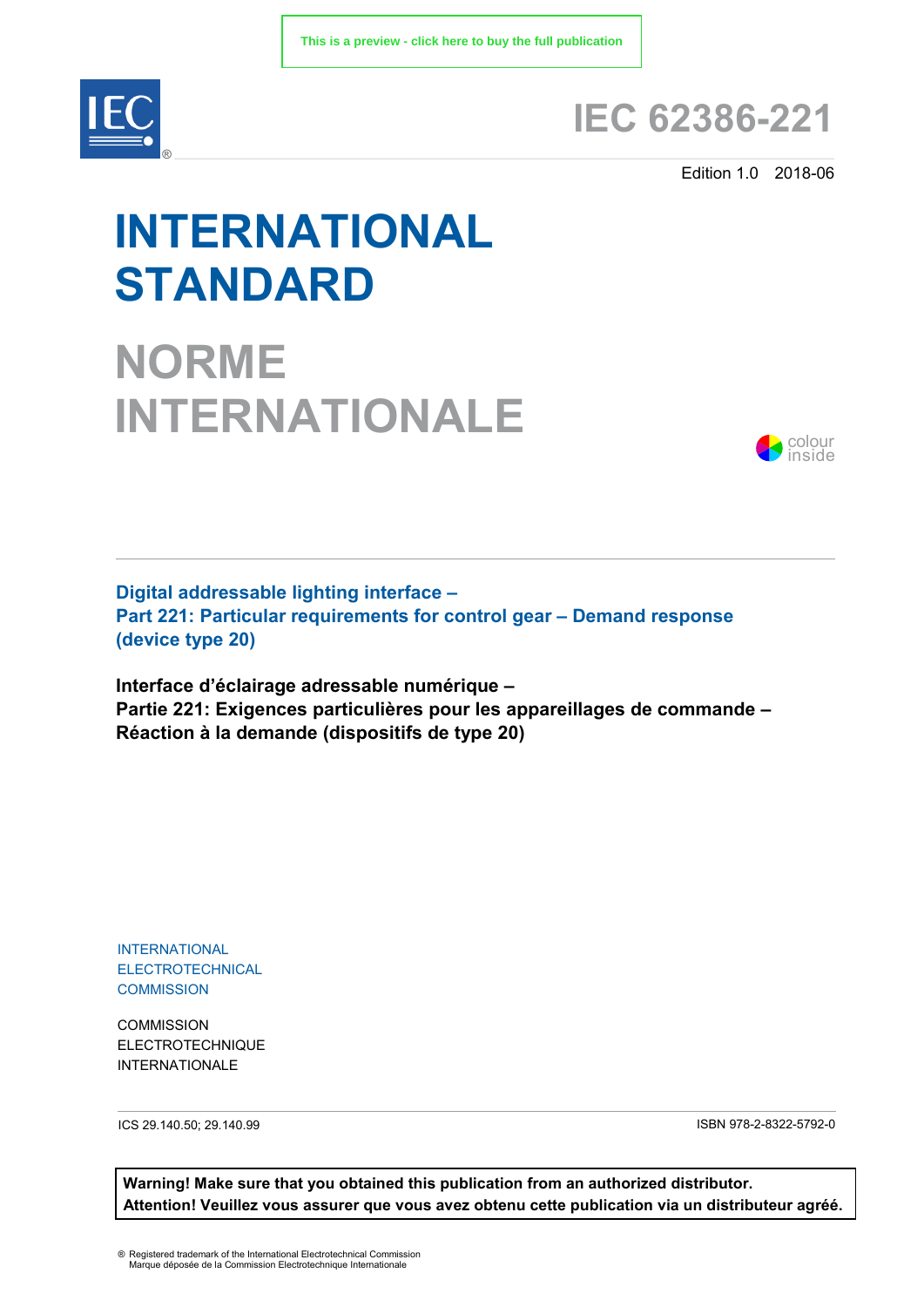$-2-$ 

IEC 62386-221:2018 © IEC 2018

# CONTENTS

| 1                |                                                                       |  |
|------------------|-----------------------------------------------------------------------|--|
| 2                |                                                                       |  |
| 3                |                                                                       |  |
| 4                |                                                                       |  |
| 4.1              |                                                                       |  |
| 4.2              |                                                                       |  |
| 5                |                                                                       |  |
| 6                |                                                                       |  |
| 7                |                                                                       |  |
| 8                |                                                                       |  |
| 9                |                                                                       |  |
| 9.1              |                                                                       |  |
| 9.2              |                                                                       |  |
| 9.3              |                                                                       |  |
| 9.4              |                                                                       |  |
| 9.4.1            |                                                                       |  |
| 9.4.2            |                                                                       |  |
| 9.5              |                                                                       |  |
| 9.5.1            |                                                                       |  |
| 9.5.2            | Fade according to IEC 62386-102 during load shedding operation11      |  |
| 9.5.3            | Load shedding fade and fade according to IEC 62386-102 in parallel 11 |  |
| 9.6              |                                                                       |  |
| 10               |                                                                       |  |
| 11               |                                                                       |  |
| 11.1             |                                                                       |  |
| 112              |                                                                       |  |
| 11.3             |                                                                       |  |
| 11.3.1           |                                                                       |  |
| 11.3.2           |                                                                       |  |
| 11.3.3           |                                                                       |  |
| 11.3.4           |                                                                       |  |
| 11.3.5<br>11.3.6 |                                                                       |  |
| 11.3.7           |                                                                       |  |
| 11.3.8           |                                                                       |  |
| 11.3.9           |                                                                       |  |
| 11.3.10          |                                                                       |  |
| 11.3.11          |                                                                       |  |
| 11.3.12          |                                                                       |  |
| 11.3.13          |                                                                       |  |
|                  |                                                                       |  |

|  | Figure 1 – IEC 62386 graphical overview……………………………………………………………………….6 |
|--|----------------------------------------------------------------------|
|--|----------------------------------------------------------------------|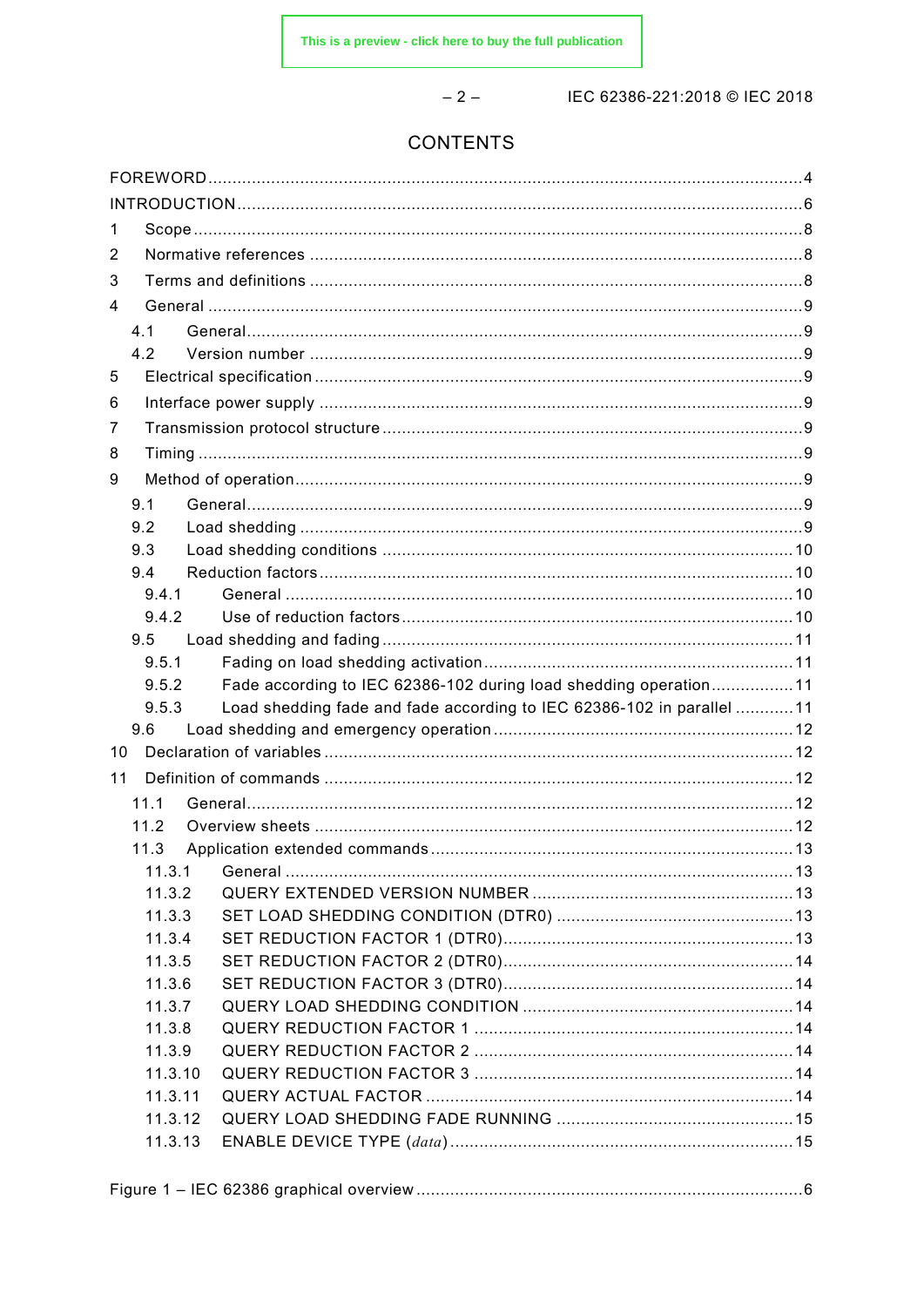IEC 62386-221:2018 © IEC 2018 – 3 –

| ⌒<br>J |
|--------|
|--------|

| Table 3 – Application extended commands for this device type (20) 13 |  |
|----------------------------------------------------------------------|--|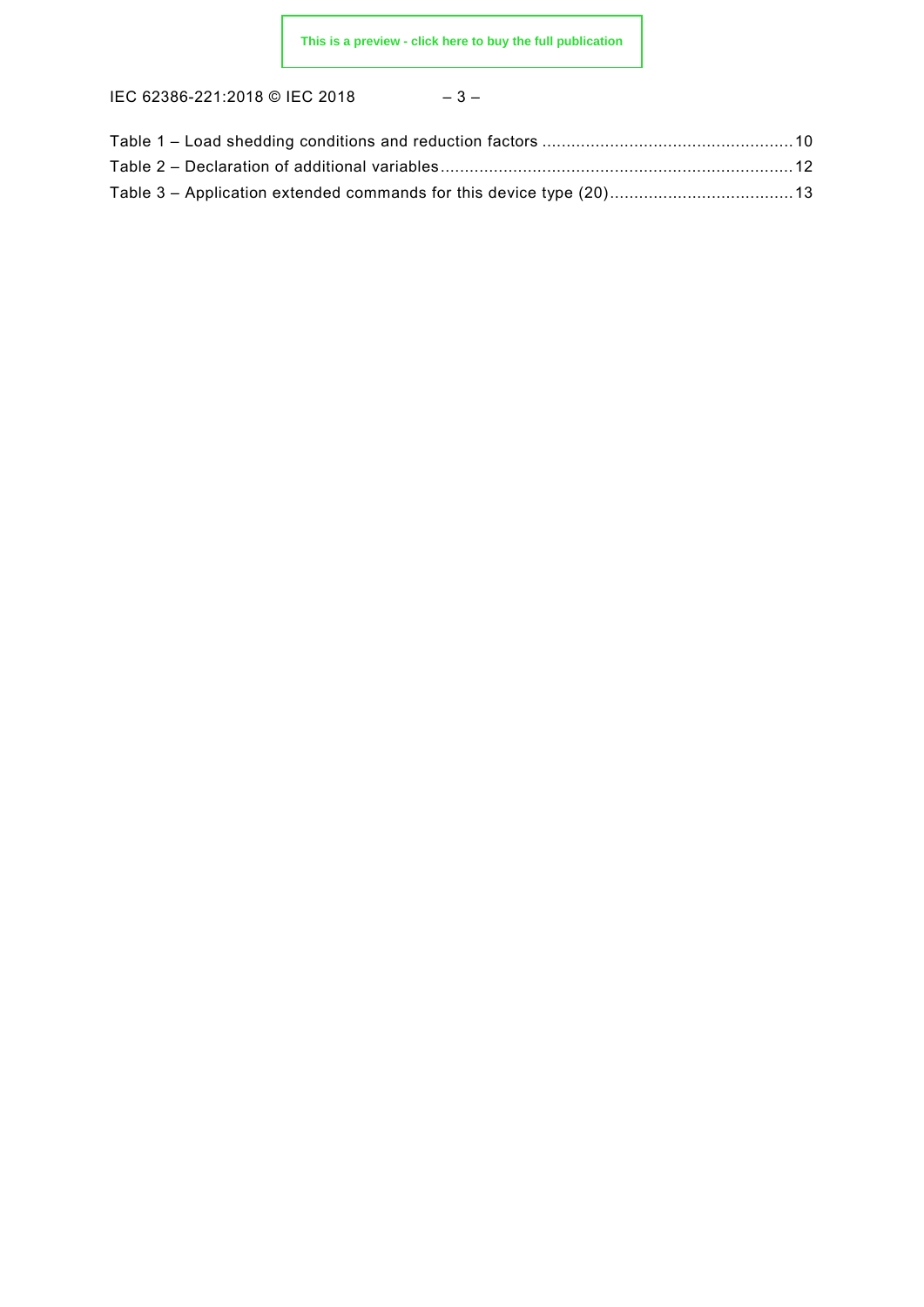**[This is a preview - click here to buy the full publication](https://webstore.iec.ch/publication/28898&preview)**

– 4 – IEC 62386-221:2018 © IEC 2018

#### INTERNATIONAL ELECTROTECHNICAL COMMISSION

\_\_\_\_\_\_\_\_\_\_\_\_

#### **DIGITAL ADDRESSABLE LIGHTING INTERFACE –**

# **Part 221: Particular requirements for control gear – Demand response (device type 20)**

# FOREWORD

- <span id="page-3-0"></span>1) The International Electrotechnical Commission (IEC) is a worldwide organization for standardization comprising all national electrotechnical committees (IEC National Committees). The object of IEC is to promote international co-operation on all questions concerning standardization in the electrical and electronic fields. To this end and in addition to other activities, IEC publishes International Standards, Technical Specifications, Technical Reports, Publicly Available Specifications (PAS) and Guides (hereafter referred to as "IEC Publication(s)"). Their preparation is entrusted to technical committees; any IEC National Committee interested in the subject dealt with may participate in this preparatory work. International, governmental and nongovernmental organizations liaising with the IEC also participate in this preparation. IEC collaborates closely with the International Organization for Standardization (ISO) in accordance with conditions determined by agreement between the two organizations.
- 2) The formal decisions or agreements of IEC on technical matters express, as nearly as possible, an international consensus of opinion on the relevant subjects since each technical committee has representation from all interested IEC National Committees.
- 3) IEC Publications have the form of recommendations for international use and are accepted by IEC National Committees in that sense. While all reasonable efforts are made to ensure that the technical content of IEC Publications is accurate, IEC cannot be held responsible for the way in which they are used or for any misinterpretation by any end user.
- 4) In order to promote international uniformity, IEC National Committees undertake to apply IEC Publications transparently to the maximum extent possible in their national and regional publications. Any divergence between any IEC Publication and the corresponding national or regional publication shall be clearly indicated in the latter.
- 5) IEC itself does not provide any attestation of conformity. Independent certification bodies provide conformity assessment services and, in some areas, access to IEC marks of conformity. IEC is not responsible for any services carried out by independent certification bodies.
- 6) All users should ensure that they have the latest edition of this publication.
- 7) No liability shall attach to IEC or its directors, employees, servants or agents including individual experts and members of its technical committees and IEC National Committees for any personal injury, property damage or other damage of any nature whatsoever, whether direct or indirect, or for costs (including legal fees) and expenses arising out of the publication, use of, or reliance upon, this IEC Publication or any other IEC Publications.
- 8) Attention is drawn to the Normative references cited in this publication. Use of the referenced publications is indispensable for the correct application of this publication.
- 9) Attention is drawn to the possibility that some of the elements of this IEC Publication may be the subject of patent rights. IEC shall not be held responsible for identifying any or all such patent rights.

International Standard IEC 62386-221 has been prepared by IEC technical committee 34: Lamps and related equipment.

The text of this International Standard is based on the following documents:

| CDV        | Report on voting |
|------------|------------------|
| 34/409/CDV | 34/488A/RVC      |

Full information on the voting for the approval of this International Standard can be found in the report on voting indicated in the above table.

This document has been drafted in accordance with the ISO/IEC Directives, Part 2.

This Part 221 of IEC 62386 is intended to be used in conjunction with: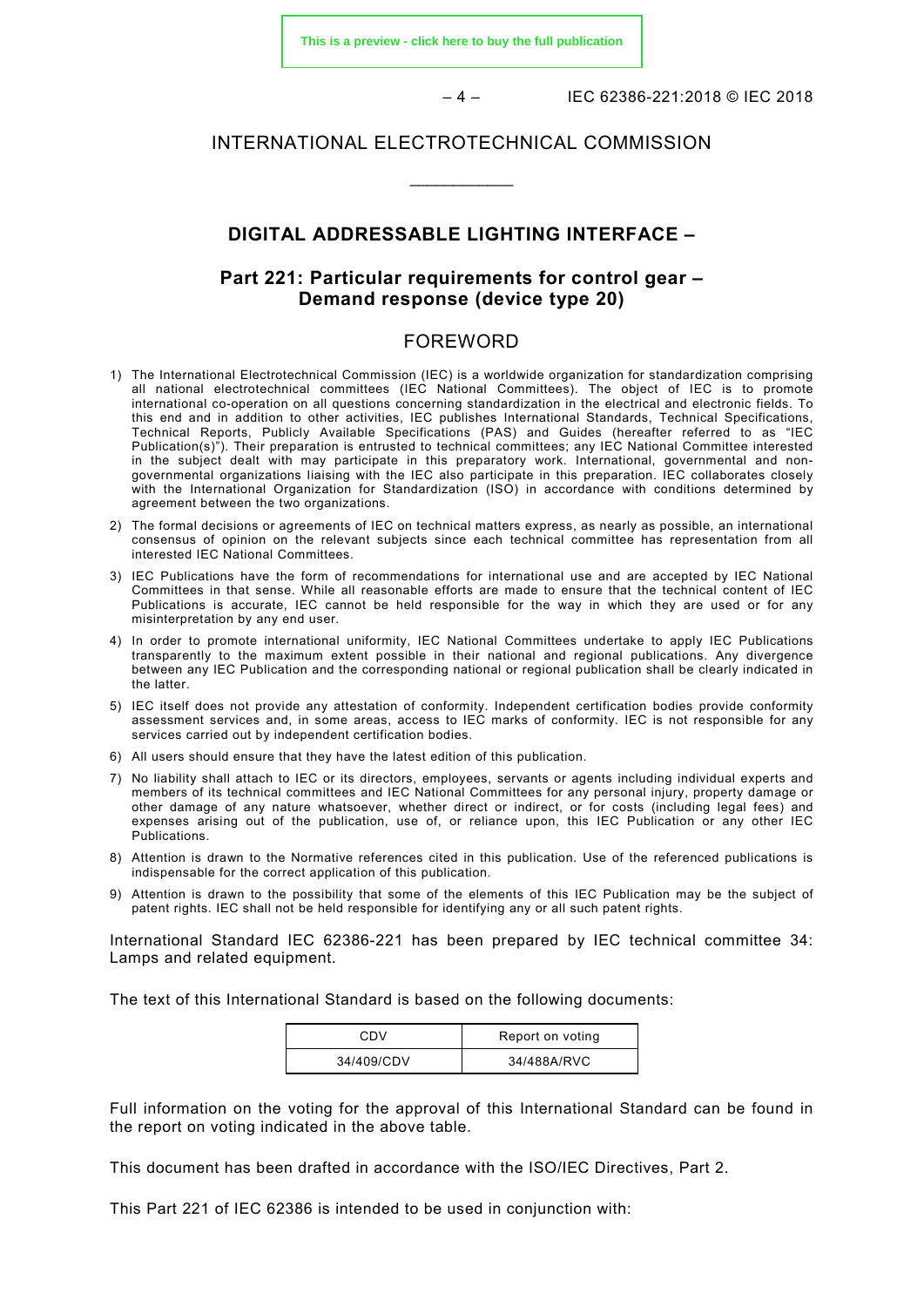IEC 62386-221:2018 © IEC 2018

$$
-5-
$$

- Part 101, which contains general requirements for system components;
- Part 102, which contains general requirements for control gear.

A list of all parts in the IEC 62386 series, published under the general title *Digital addressable lighting interface* can be found on the IEC website.

The committee has decided that the contents of this document will remain unchanged until the stability date indicated on the IEC website under "http://webstore.iec.ch" in the data related to the specific document. At this date, the document will be

- reconfirmed,
- withdrawn,
- replaced by a revised edition, or
- amended.

<span id="page-4-0"></span>**IMPORTANT – The 'colour inside' logo on the cover page of this publication indicates that it contains colours which are considered to be useful for the correct understanding of its contents. Users should therefore print this document using a colour printer.**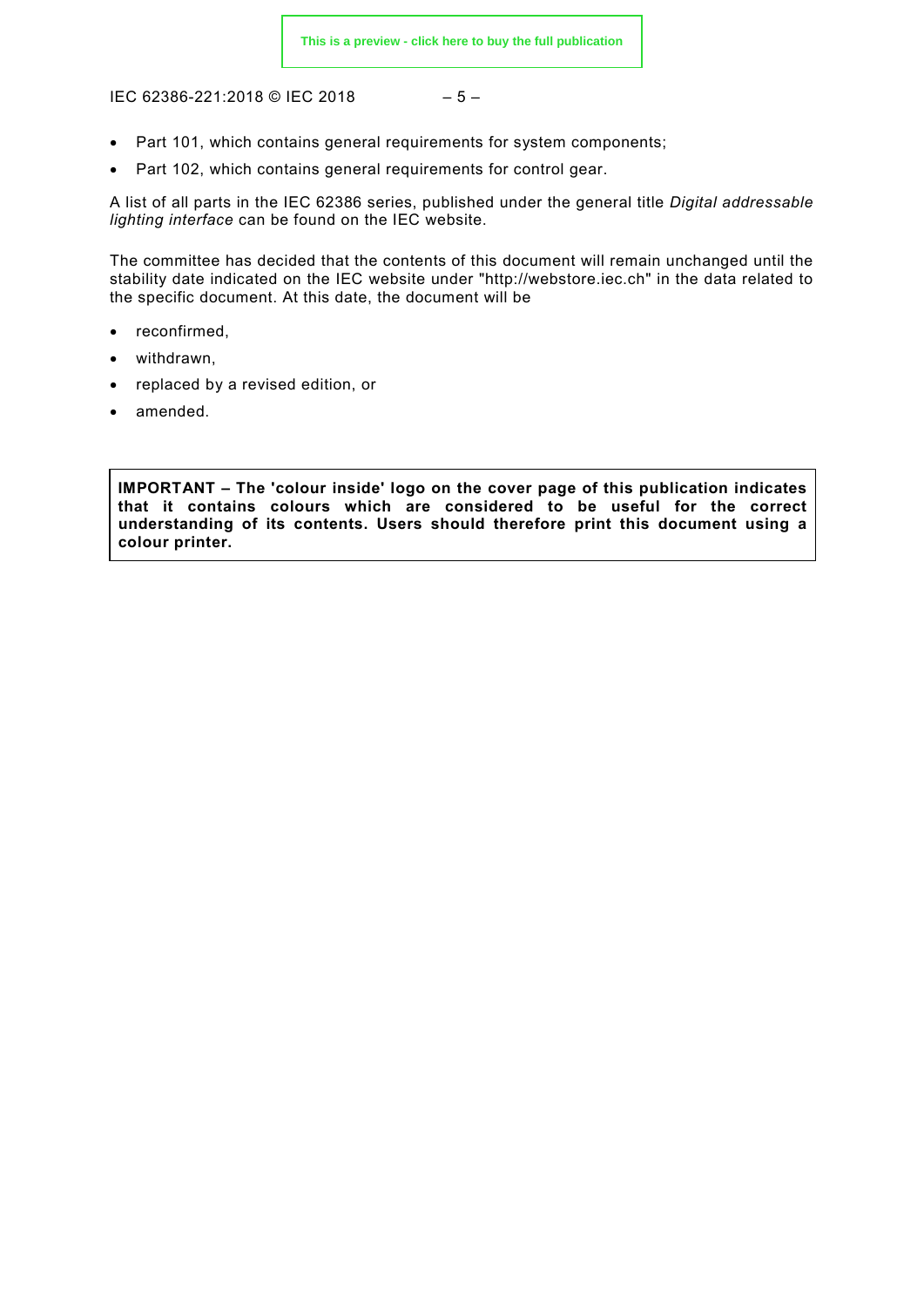– 6 – IEC 62386-221:2018 © IEC 2018

#### INTRODUCTION

IEC 62386 contains several parts, referred to as series. The 1xx series includes the basic specifications. Part 101 contains general requirements for system components, Part 102 extends this information with general requirements for control gear and Part 103 extends it further with general requirements for control devices.

The 2xx parts extend the general requirements for control gear with lamp specific extensions (mainly for backward compatibility with Edition 1 of IEC 62386) and with control gear specific features.

The 3xx parts extend the general requirements for control devices with input device specific extensions describing the instance types as well as some common features that can be combined with multiple instance types.

This first edition of IEC 62386-221 is intended to be used in conjunction with IEC 62386-101:2014, IEC 62386-101:2014/AMD1:2018, IEC 62386-102:2014 and IEC 62386-102:2014/AMD1:—. The division of IEC 62386 into separately published parts provides for ease of future amendments and revisions. Additional requirements will be added as and when a need for them is recognized.

The setup of the standards is graphically represented in [Figure 1](#page-5-0) below.



**Figure 1 – IEC 62386 graphical overview**

<span id="page-5-0"></span>This document, and the other parts that make up the IEC 62386-2xx series, in referring to any of the clauses of IEC 62386-1XX or IEC 62386-2XX, specifies the extent to which such a clause is applicable and the order in which the tests are to be performed. The parts also include additional requirements, as necessary.

Where the requirements of any of the clauses of IEC 62386-101 or IEC 62386-102 are referred to in this document by the sentence "The requirements of IEC 62386-1XX, Clause "n" apply", this sentence is to be interpreted as meaning that all requirements of the clause in question of Part 101 or Part 102 apply, except any which are inapplicable to the specific type of lamp control gear covered by Part 221.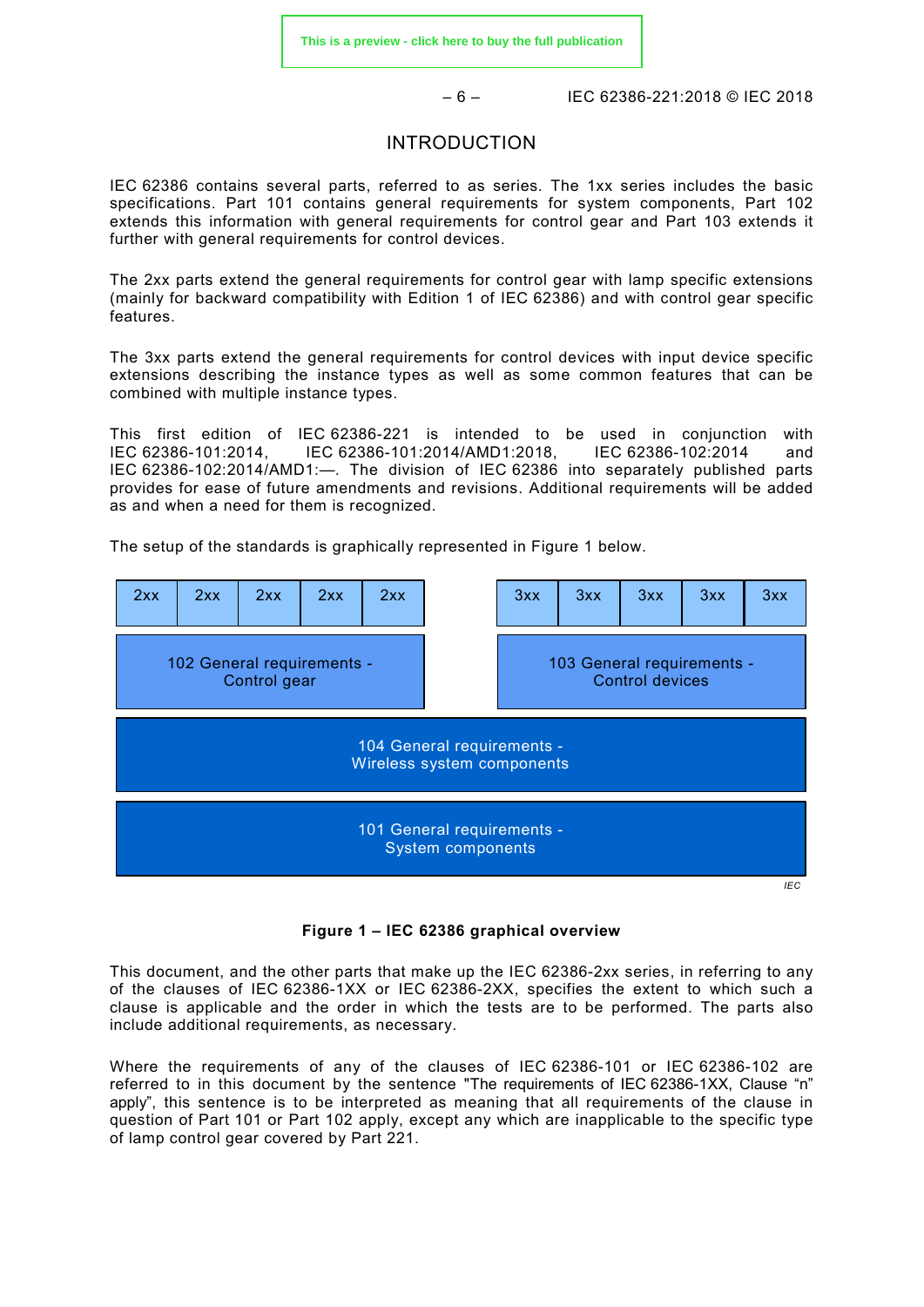IEC 62386-221:2018 © IEC 2018 – 7 –

All numbers used in this document are decimal numbers unless otherwise noted. Hexadecimal numbers are given in the format 0xVV, where VV is the value. Binary numbers are given in the format XXXXXXXXb or in the format XXXX XXXX, where X is 0 or 1; "x" in binary numbers means "don't care".

The following typographic expressions are used:

Variables: "*variableName*" or "*variableName[3:0]*", giving only bits 3 to 0 of "*variableName*".

Range of values: [lowest, highest]

Command: "COMMAND NAME"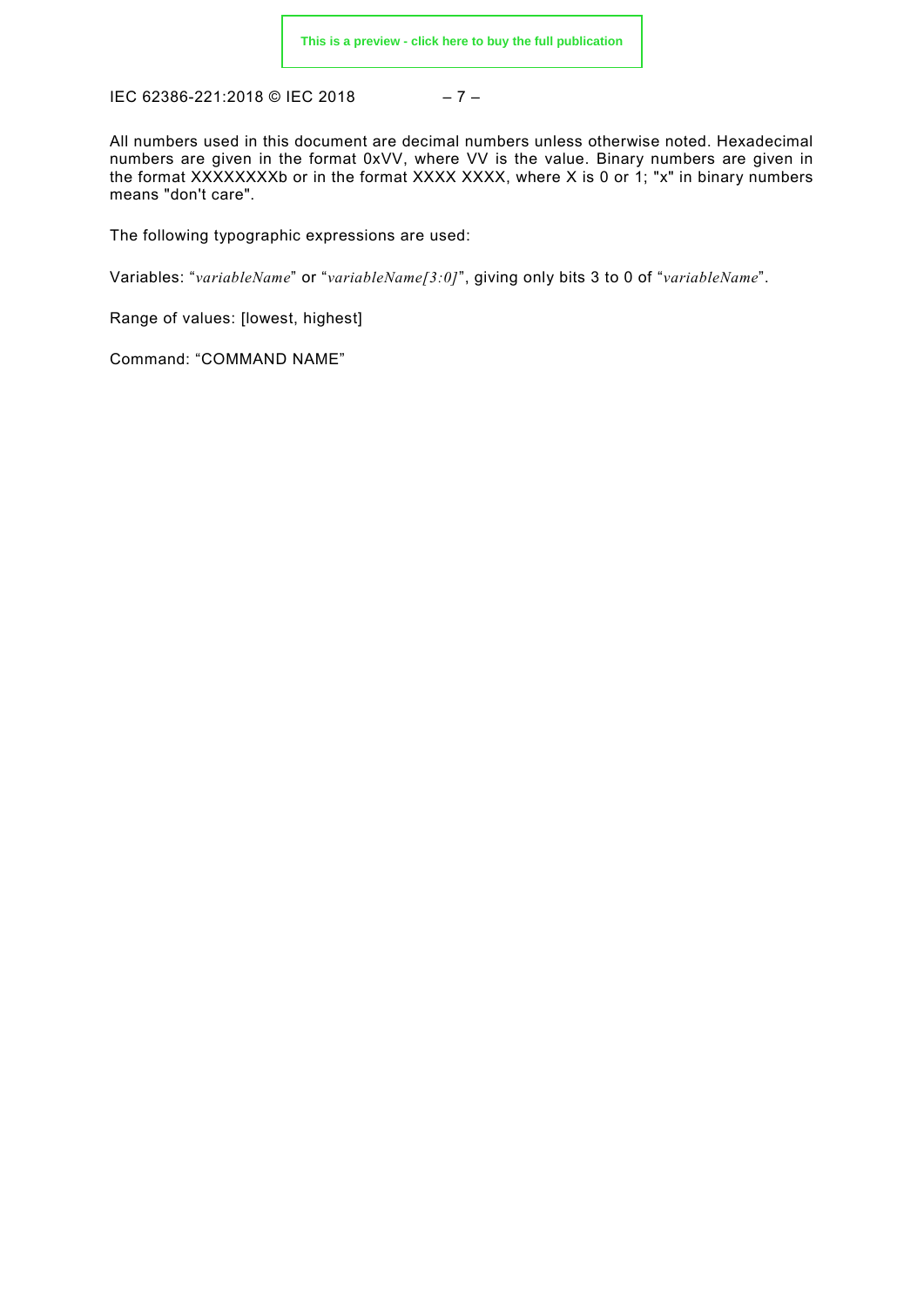– 8 – IEC 62386-221:2018 © IEC 2018

# **DIGITAL ADDRESSABLE LIGHTING INTERFACE –**

# **Part 221: Particular requirements for control gear – Demand response (device type 20)**

#### <span id="page-7-0"></span>**1 Scope**

\_\_\_\_\_\_\_\_\_\_\_

This part of IEC 62386 specifies the methodology of demand response which focuses on the curtailment of electric loads during peak demand times thus avoiding the requirement to find new sources of generation capacity. By using load shedding, the lighting system responds to the demands of the energy supply.

This document is applicable to control gear supporting the demand response functionality.

#### <span id="page-7-1"></span>**2 Normative references**

The following documents are referred to in the text in such a way that some or all of their content constitutes requirements of this document. For dated references, only the edition cited applies. For undated references, the latest edition of the referenced document (including any amendments) applies.

IEC 62386-101:2014, *Digital addressable lighting interface – Part 101: General requirements – System components* IEC 62386-101:2014/AMD1:2018

<span id="page-7-2"></span>IEC 62386-102:2014, *Digital addressable lighting interface – Part 102: General requirements – Control gear* IEC 62386-102:2014/AMD1:—[1](#page-7-3)

<span id="page-7-3"></span><sup>1</sup> Under preparation. Stage at the time of publication: IEC CFDIS 62386-102/AMD1:2018.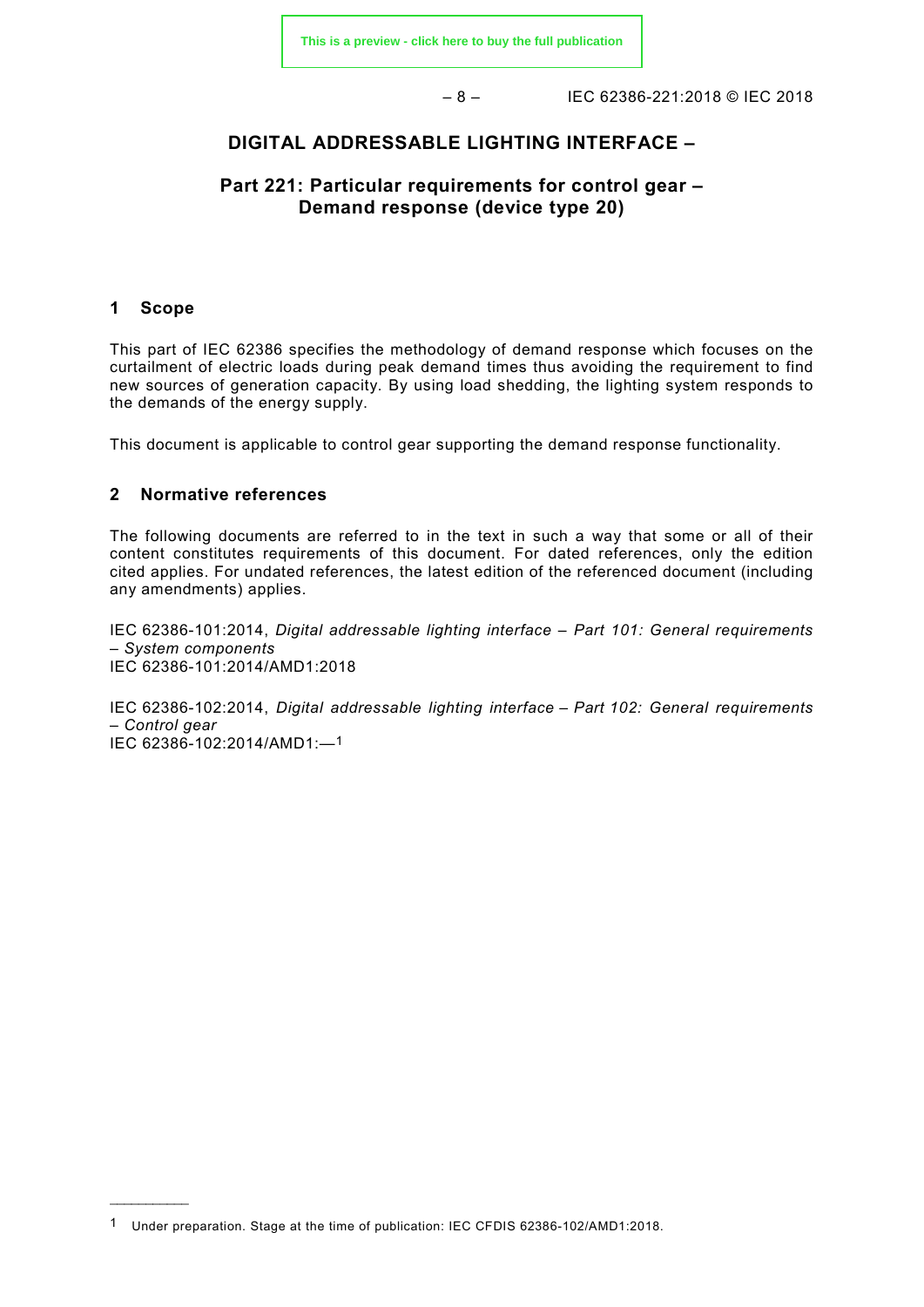$-16-$ 

IEC 62386-221:2018 © IEC 2018

#### SOMMAIRE

| $\mathbf 1$ |                    |                                                                                                                                     |  |
|-------------|--------------------|-------------------------------------------------------------------------------------------------------------------------------------|--|
| 2           |                    |                                                                                                                                     |  |
| 3           |                    |                                                                                                                                     |  |
| 4           |                    |                                                                                                                                     |  |
|             | 4.1                |                                                                                                                                     |  |
|             | 4.2                |                                                                                                                                     |  |
| 5           |                    |                                                                                                                                     |  |
| 6           |                    |                                                                                                                                     |  |
| 7           |                    |                                                                                                                                     |  |
| 8           |                    |                                                                                                                                     |  |
| 9           |                    |                                                                                                                                     |  |
|             | 9.1                |                                                                                                                                     |  |
|             | 9.2                |                                                                                                                                     |  |
|             | 9.3                |                                                                                                                                     |  |
|             | 9.4                |                                                                                                                                     |  |
|             | 9.4.1              |                                                                                                                                     |  |
|             | 9.4.2              |                                                                                                                                     |  |
|             | 9.5                |                                                                                                                                     |  |
|             | 9.5.1              | Modification de l'intensité lumineuse par activation du délestage25                                                                 |  |
|             | 9.5.2              | Modification de l'intensité lumineuse selon l'IEC 62386-102 pendant les                                                             |  |
|             | 9.5.3              | Modification de l'intensité lumineuse de délestage et modification de<br>l'intensité lumineuse selon l'IEC 62386-102 en parallèle26 |  |
|             | 9.6                |                                                                                                                                     |  |
| 10          |                    |                                                                                                                                     |  |
| 11          |                    |                                                                                                                                     |  |
|             | 11.1               |                                                                                                                                     |  |
|             | 11.2               |                                                                                                                                     |  |
|             | 11.3               |                                                                                                                                     |  |
|             | 11.3.1             |                                                                                                                                     |  |
|             | 11.3.2             |                                                                                                                                     |  |
|             | 11.3.3             |                                                                                                                                     |  |
|             | 11.3.4             |                                                                                                                                     |  |
|             | 11.3.5             |                                                                                                                                     |  |
|             | 11.3.6             |                                                                                                                                     |  |
|             | 11.3.7             |                                                                                                                                     |  |
|             | 11.3.8             |                                                                                                                                     |  |
|             | 11.3.9             |                                                                                                                                     |  |
|             | 11.3.10<br>11.3.11 |                                                                                                                                     |  |
|             | 11.3.12            |                                                                                                                                     |  |
|             | 11.3.13            |                                                                                                                                     |  |
|             |                    |                                                                                                                                     |  |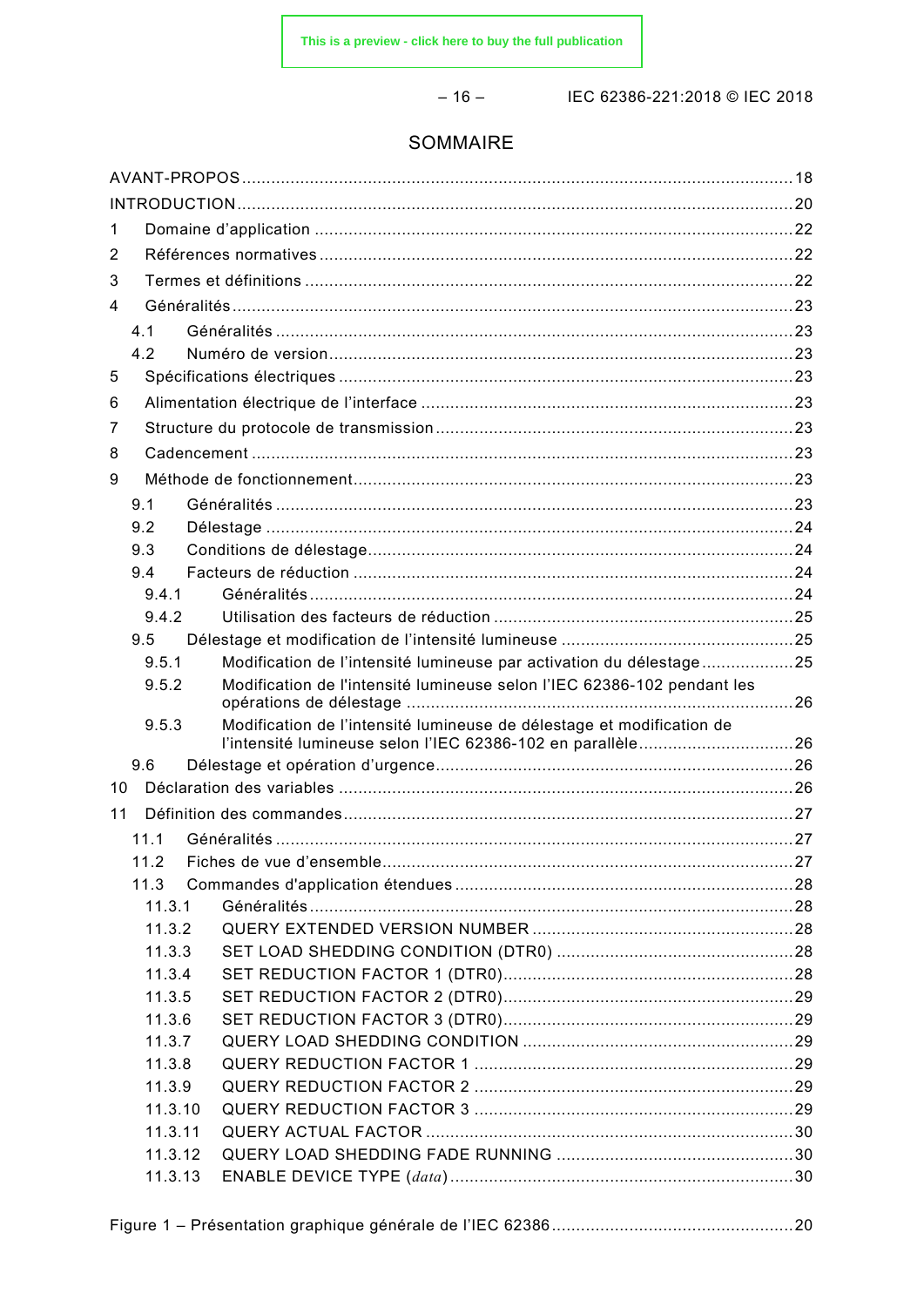IEC 62386-221:2018 © IEC 2018 – 17 –

| Tableau 1 – Conditions de délestage et facteurs de réduction associés 24        |  |
|---------------------------------------------------------------------------------|--|
|                                                                                 |  |
| Tableau 3 – Commandes d'application étendues pour ce type de dispositif (20) 28 |  |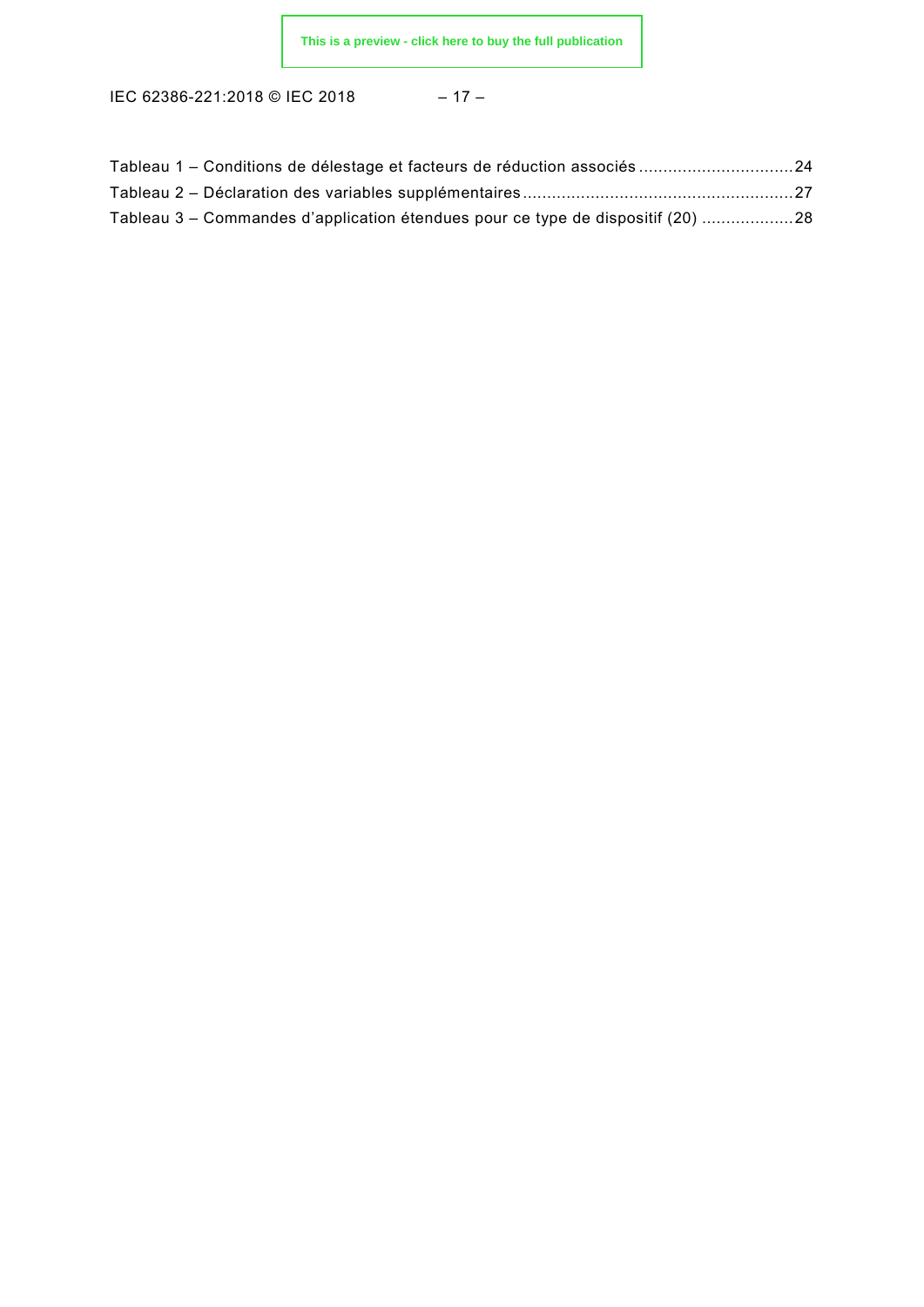**[This is a preview - click here to buy the full publication](https://webstore.iec.ch/publication/28898&preview)**

 $-18 -$  IEC 62386-221:2018 © IEC 2018

#### COMMISSION ÉLECTROTECHNIQUE INTERNATIONALE

\_\_\_\_\_\_\_\_\_\_\_\_

# **INTERFACE D'ÉCLAIRAGE ADRESSABLE NUMÉRIQUE –**

# **Partie 221: Exigences particulières pour les appareillages de commande – Réaction à la demande (dispositifs de type 20)**

#### AVANT-PROPOS

- <span id="page-10-0"></span>1) La Commission Electrotechnique Internationale (IEC) est une organisation mondiale de normalisation composée de l'ensemble des comités électrotechniques nationaux (Comités nationaux de l'IEC). L'IEC a pour objet de favoriser la coopération internationale pour toutes les questions de normalisation dans les domaines de l'électricité et de l'électronique. A cet effet, l'IEC – entre autres activités – publie des Normes internationales, des Spécifications techniques, des Rapports techniques, des Spécifications accessibles au public (PAS) et des Guides (ci-après dénommés "Publication(s) de l'IEC"). Leur élaboration est confiée à des comités d'études, aux travaux desquels tout Comité national intéressé par le sujet traité peut participer. Les organisations internationales, gouvernementales et non gouvernementales, en liaison avec l'IEC, participent également aux travaux. L'IEC collabore étroitement avec l'Organisation Internationale de Normalisation (ISO), selon des conditions fixées par accord entre les deux organisations.
- 2) Les décisions ou accords officiels de l'IEC concernant les questions techniques représentent, dans la mesure du possible, un accord international sur les sujets étudiés, étant donné que les Comités nationaux de l'IEC intéressés sont représentés dans chaque comité d'études.
- 3) Les Publications de l'IEC se présentent sous la forme de recommandations internationales et sont agréées comme telles par les Comités nationaux de l'IEC. Tous les efforts raisonnables sont entrepris afin que l'IEC s'assure de l'exactitude du contenu technique de ses publications; l'IEC ne peut pas être tenue responsable de l'éventuelle mauvaise utilisation ou interprétation qui en est faite par un quelconque utilisateur final.
- 4) Dans le but d'encourager l'uniformité internationale, les Comités nationaux de l'IEC s'engagent, dans toute la mesure possible, à appliquer de façon transparente les Publications de l'IEC dans leurs publications nationales et régionales. Toutes divergences entre toutes Publications de l'IEC et toutes publications nationales ou régionales correspondantes doivent être indiquées en termes clairs dans ces dernières.
- 5) L'IEC elle-même ne fournit aucune attestation de conformité. Des organismes de certification indépendants fournissent des services d'évaluation de conformité et, dans certains secteurs, accèdent aux marques de conformité de l'IEC. L'IEC n'est responsable d'aucun des services effectués par les organismes de certification indépendants.
- 6) Tous les utilisateurs doivent s'assurer qu'ils sont en possession de la dernière édition de cette publication.
- 7) Aucune responsabilité ne doit être imputée à l'IEC, à ses administrateurs, employés, auxiliaires ou mandataires, y compris ses experts particuliers et les membres de ses comités d'études et des Comités nationaux de l'IEC, pour tout préjudice causé en cas de dommages corporels et matériels, ou de tout autre dommage de quelque nature que ce soit, directe ou indirecte, ou pour supporter les coûts (y compris les frais de justice) et les dépenses découlant de la publication ou de l'utilisation de cette Publication de l'IEC ou de toute autre Publication de l'IEC, ou au crédit qui lui est accordé.
- 8) L'attention est attirée sur les références normatives citées dans cette publication. L'utilisation de publications référencées est obligatoire pour une application correcte de la présente publication.
- 9) L'attention est attirée sur le fait que certains des éléments de la présente Publication de l'IEC peuvent faire l'objet de droits de brevet. L'IEC ne saurait être tenue pour responsable de ne pas avoir identifié de tels droits de brevets et de ne pas avoir signalé leur existence.

La Norme internationale IEC 62386-221 a été établie par le comité d'études 34 de l'IEC: Lampes et équipements associés.

Le texte de cette Norme internationale est issu des documents suivants:

| CDV        | Rapport de vote |
|------------|-----------------|
| 34/409/CDV | 34/488A/RVC     |

Le rapport de vote indiqué dans le tableau ci-dessus donne toute information sur le vote ayant abouti à l'approbation de cette Norme internationale.

Ce document a été rédigé selon les Directives ISO/IEC, Partie 2.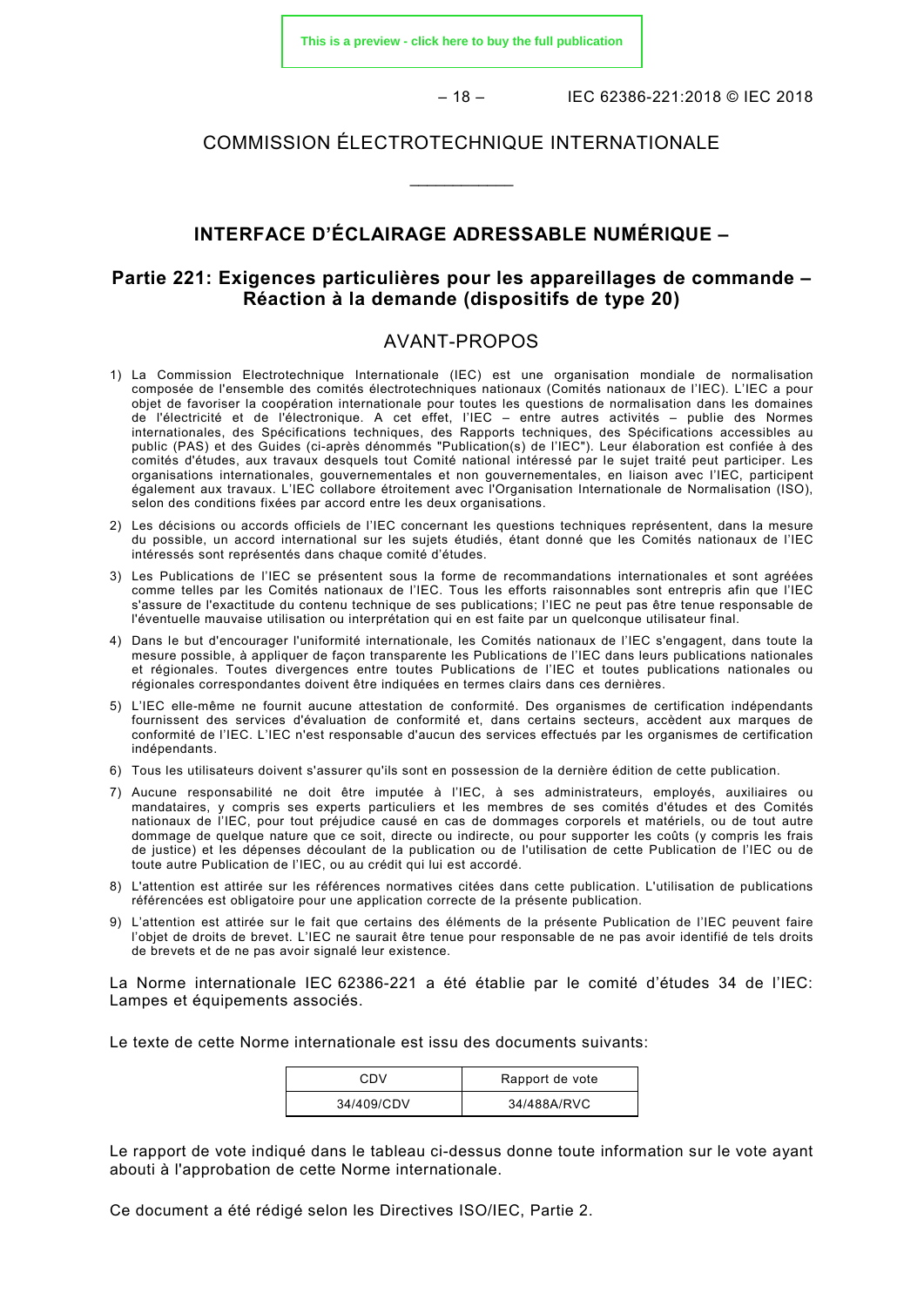IEC 62386-221:2018 © IEC 2018

$$
-19-
$$

La présente Partie 221 de l'IEC 62386 est destinée à être utilisée conjointement avec:

- la Partie 101, qui comporte les exigences générales relatives aux composants de système;
- la Partie 102, qui comporte les exigences générales relatives aux appareillages de commande.

Une liste de toutes les parties de la série IEC 62386, publiées sous le titre général *Interface d'éclairage adressable numérique*, peut être consultée sur le site web de l'IEC.

Le comité a décidé que le contenu de ce document ne sera pas modifié avant la date de stabilité indiquée sur le site web de l'IEC sous "http://webstore.iec.ch" dans les données relatives au document recherché. A cette date, le document sera

- reconduit,
- supprimé,
- remplacé par une édition révisée, ou
- amendé.

<span id="page-11-0"></span>**IMPORTANT – Le logo "***colour inside***" qui se trouve sur la page de couverture de cette publication indique qu'elle contient des couleurs qui sont considérées comme utiles à une bonne compréhension de son contenu. Les utilisateurs devraient, par conséquent, imprimer cette publication en utilisant une imprimante couleur.**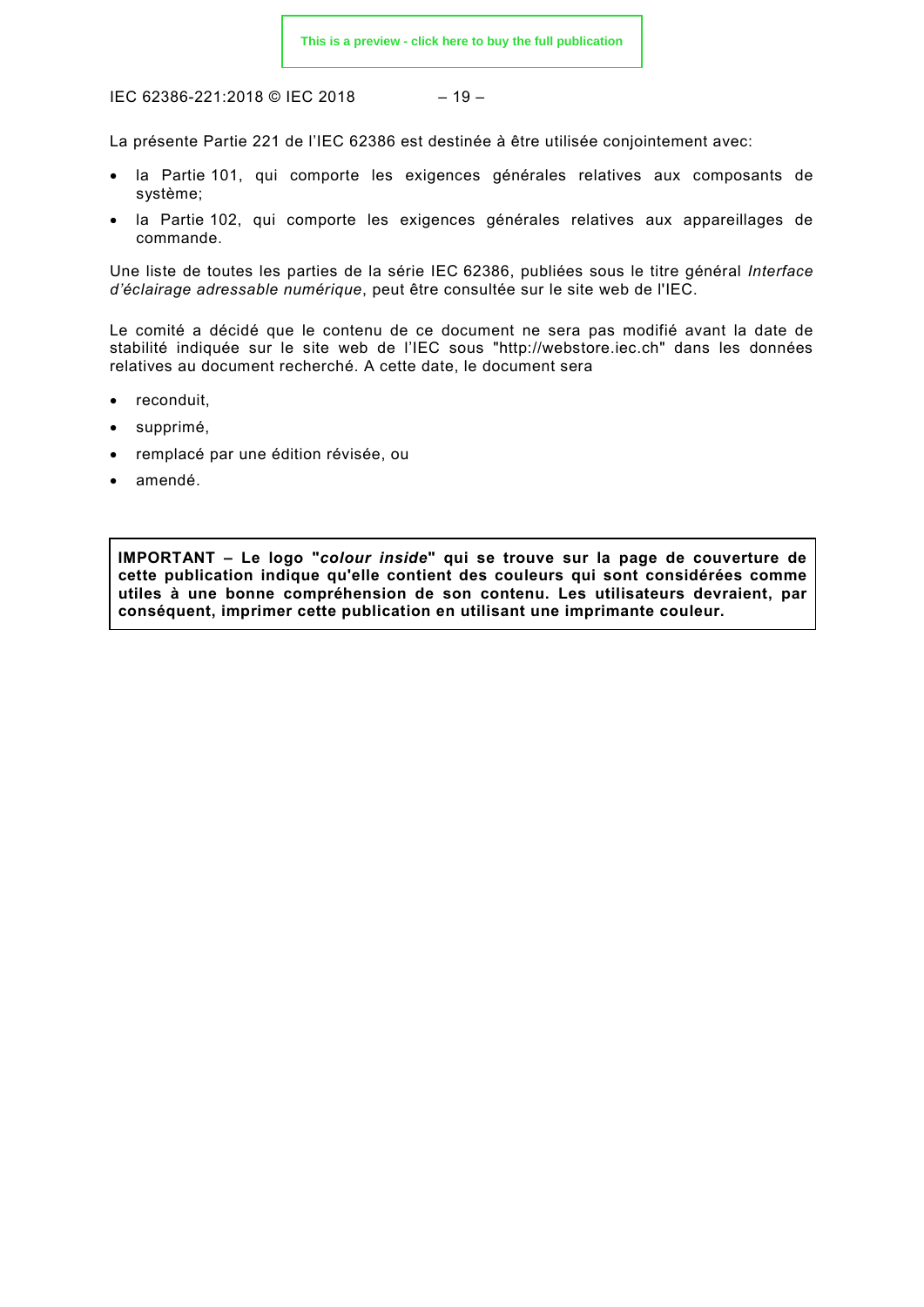$-20 -$  IEC 62386-221:2018 © IEC 2018

#### INTRODUCTION

L'IEC 62386 est composée de plusieurs parties appelées séries. La série IEC 62386-1xx inclut les spécifications de base. La Partie 101 contient des exigences générales pour les composants de système, la Partie 102 étend ces informations avec les exigences générales relatives aux appareillages de commande et la Partie 103 étend ces informations avec les exigences générales pour les dispositifs de commande.

La série IEC 62386-2xx étend les exigences générales relatives aux appareillages de commande aux extensions spécifiques aux lampes (principalement pour la rétrocompatibilité avec l'Édition 1 de l'IEC 62386) et aux caractéristiques spécifiques aux appareillages de commande.

La série IEC 62386-3xx étend les exigences générales relatives aux dispositifs de commande aux extensions spécifiques aux dispositifs d'entrée décrivant les types d'instances ainsi que certaines caractéristiques communes qui peuvent être combinées à plusieurs types d'instances.

Cette première édition de l'IEC 62386-221 est destinée à être utilisée conjointement avec l'IEC 62386-101:2014, l'IEC 62386-101:2014/AMD1:2018, l'IEC 62386-102:2014 et l'IEC 62386-102:2014/AMD1:—. La division en parties publiées séparément facilitera les futurs modifications et révisions. Des exigences supplémentaires seront ajoutées en fonction des besoins identifiés.

La [Figure 1](#page-12-0) ci-dessous représente la configuration des normes.



**Figure 1 – Présentation graphique générale de l'IEC 62386**

<span id="page-12-0"></span>Le présent document, et les autres parties qui composent la série IEC 62386-2XX, en faisant référence à un article quelconque de l'IEC 62386-1XX ou de l'IEC 62386-2XX, spécifie la mesure dans laquelle un article s'applique et l'ordre dans lequel les essais doivent être effectués. Les parties contiennent également des exigences supplémentaires, s'il y a lieu.

Lorsque les exigences d'un quelconque des articles de l'IEC 62386-101 ou de l'IEC 62386-102 sont mentionnées dans le présent document au moyen de la phrase "Les exigences de l'IEC 62386-1XX, Article "n" s'appliquent", celle-ci doit être interprétée en ce sens que toutes les exigences de l'article en question de la Partie 101 ou de la Partie 102 s'appliquent, à l'exception de celles qui sont clairement inapplicables au type spécifique d'appareillages de commande de lampes couvert par la Partie 221.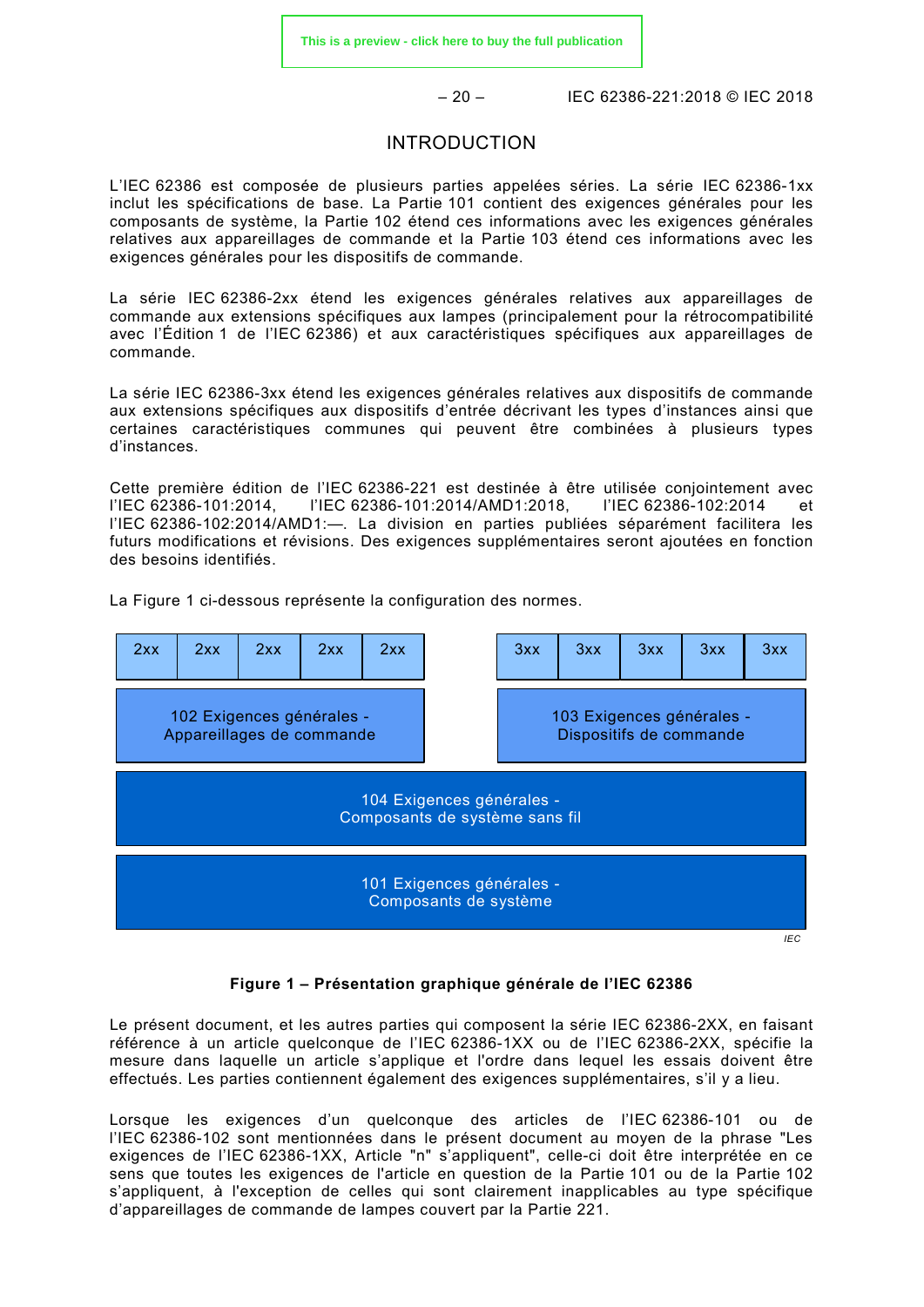IEC 62386-221:2018 © IEC 2018 – 21 –

Tous les nombres utilisés dans le présent document sont des nombres décimaux, sauf indication contraire. Les nombres hexadécimaux sont donnés dans le format 0xVV, où VV est la valeur. Les nombres binaires sont donnés dans le format XXXXXXXXb ou dans le format XXXX XXXX, où X est 0 ou 1; "x" dans les nombres binaires signifie que "la valeur n'a pas d'influence".

Les expressions typographiques suivantes sont utilisées:

Variables: "*variableName*" ou "*variableName[3:0]*", qui donne uniquement les bits 3 à 0 de "*variableName*".

Plage de valeurs: [lowest, highest]

Commande: "COMMAND NAME"